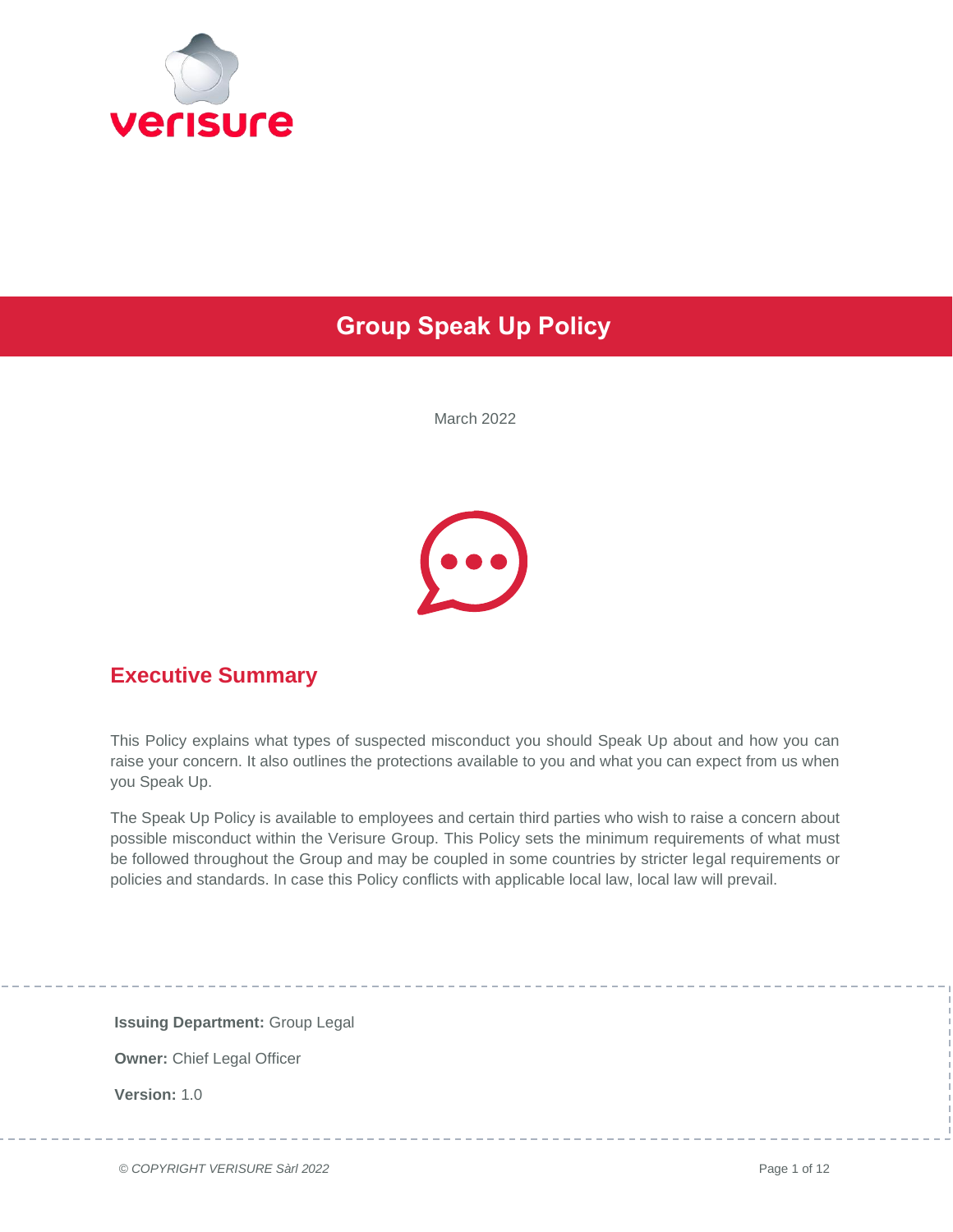



### **Introduction**

**In our Verisure community, all of us are committed always to operate With Trust and Responsibility. We always Do The Right Thing. By Speaking Up if you have a genuine suspicion of misconduct, you can help end behaviours that could risk damaging the Company. Remaining silent in those circumstances may cause real harm to other colleagues, our customers, or other stakeholders. It is also a missed opportunity to achieve positive change and reinforce the right behaviour. We therefore all have a responsibility to Speak Up.**

Our customers trust us with their lives and what matters most to them. In doing so they expect us to conduct our business in a manner that reinforces that trust.

Our colleagues trust us to maintain a respectful working environment where each one can bring the best of themselves every day.

It is up to all of us to live up to these expectations and to Speak Up about suspected violations of our Code of Conduct, our policies and standards, or applicable laws.

We do not tolerate retaliation. We will not allow retaliation against a colleague who Speaks Up in good faith.



### **Key Principles**

- We count on our colleagues to take responsibility for their own actions and Speak Up if they observe possible violations of our Code of Conduct, our policies and standards, or applicable laws. We count on them to not undertake investigations of their own.
- We count on our colleagues to Speak Up in good faith.
- We are committed to keeping confidential the identity of those Speaking Up. The same applies for information about persons involved in, concerned by or handling a concern. We will only share such data on a need-to-know basis.
- We make available our Speak Up Platform for those wanting to raise concerns, including anonymously.
- We are committed to ensuring the integrity of investigations and related processes.
- We will always presume good faith on the part of all persons involved, unless demonstrated otherwise. At the same time, we do not tolerate reporting in bad faith.
- We do not tolerate any form of retaliation against those Speaking Up in good faith.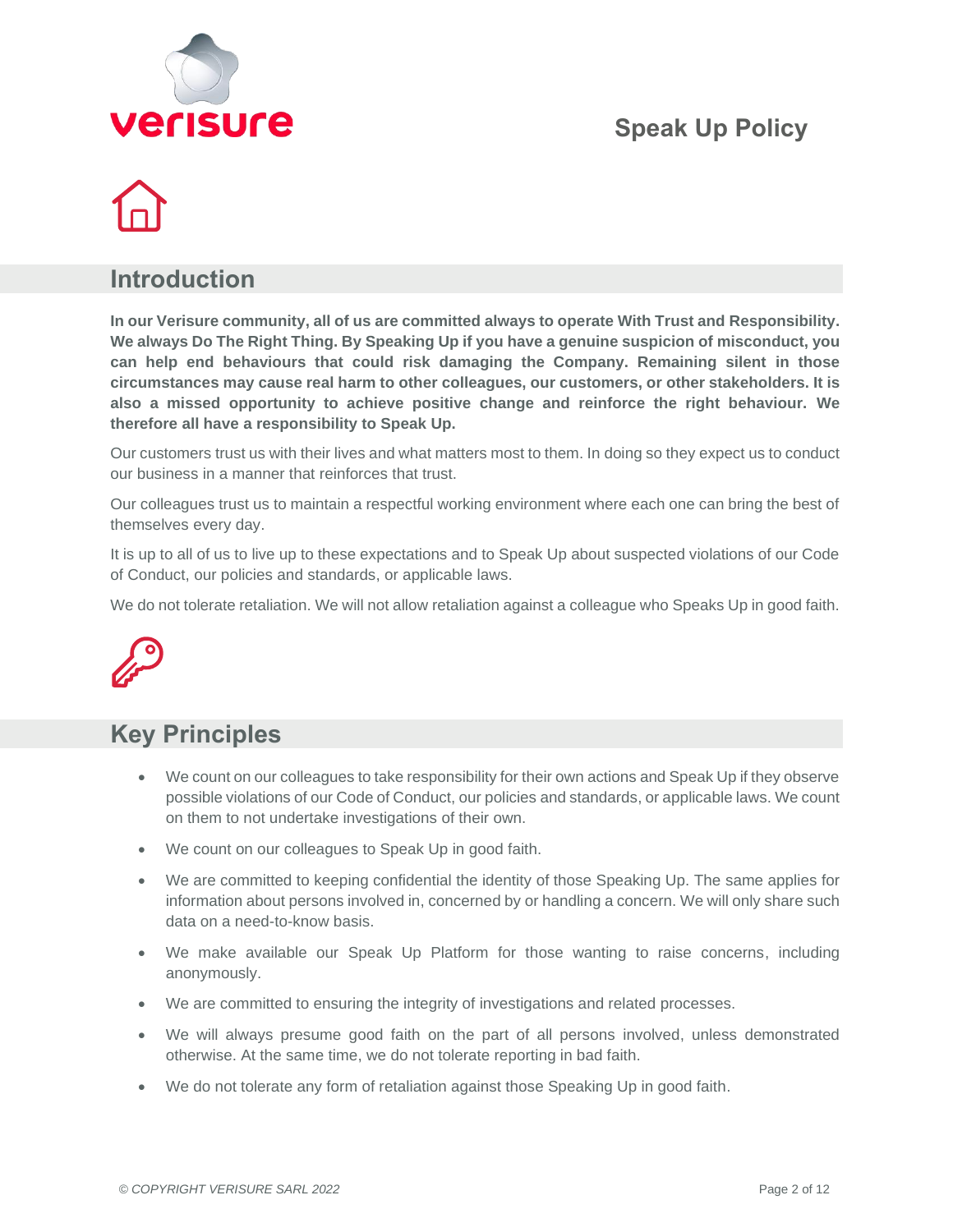

### **Who can Speak Up?**

**This Policy is applicable to the following persons who wish to Speak Up about possible misconduct at Verisure:**



**Colleagues** at any legal entity in the Verisure Group, namely:

- Employees
- Contract workers and temporary employees
- Volunteers and trainees
- Members of management or board



The following **third parties**:

- Suppliers and subcontractors
- **Shareholders**
- Former employees
- Prospective employees who have started the recruitment process or negotiations to join a legal entity in the Verisure Group \*

\* Prospective employees may report suspicions of misconduct relating only to information which has become available to them during the recruitment process or other pre-contractual negotiations.



### **What to Speak Up about?**

**If you have a reason to suspect genuine misconduct in our Company, we encourage you to Speak Up about it. Misconduct includes any violation of our Code of Conduct, our internal policies and standards, or applicable laws in the work environment of our Company.** 

A reason to suspect genuine misconduct means that you are raising your concern in good faith and have reasonable grounds to believe the suspicions you are reporting are true, considering the circumstances and information available to you when you Speak Up about it.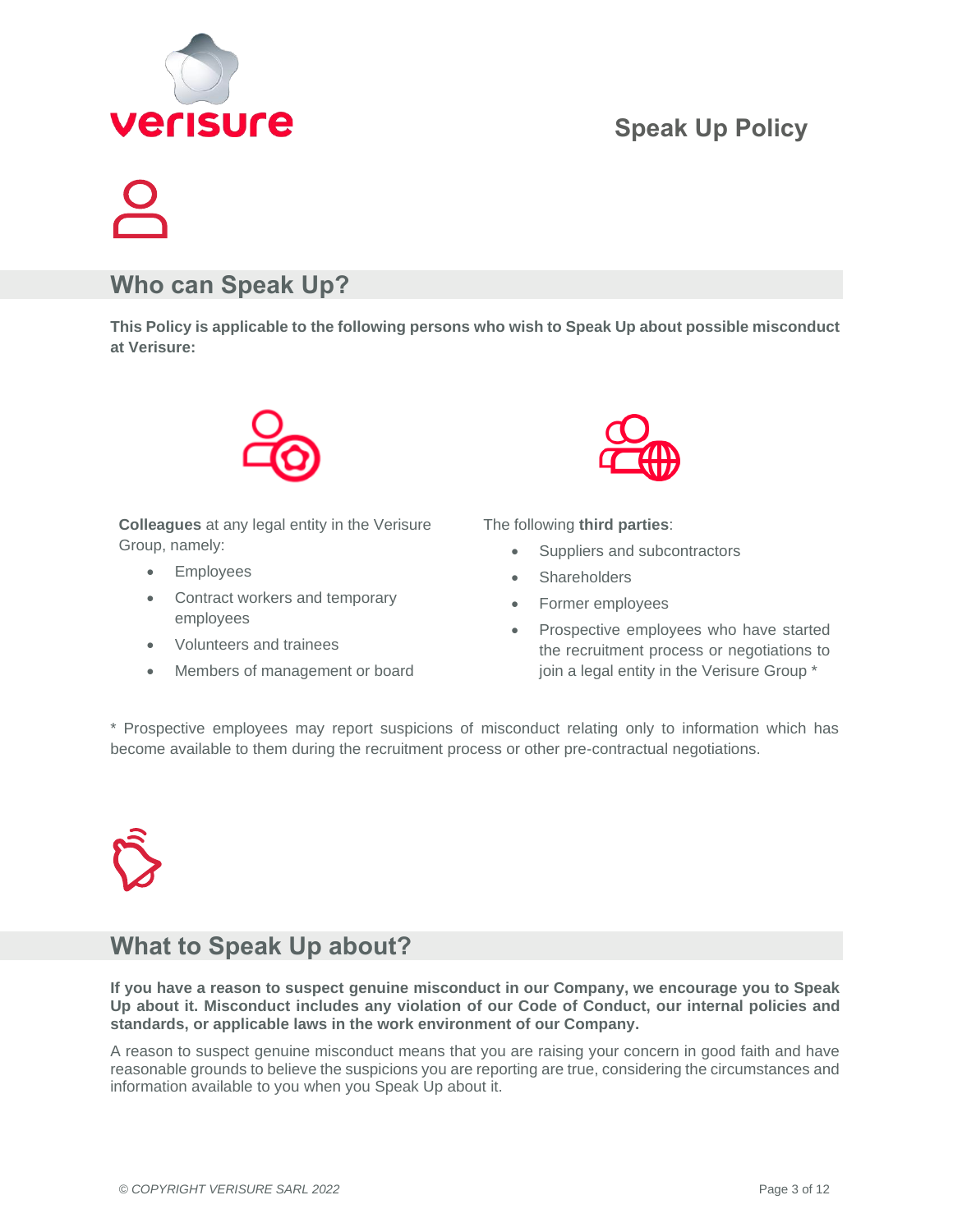

You should Speak Up about concerns relating to any suspected breaches of our Code of Conduct, our internal policies and standards, or applicable laws, in particular:

- **Retaliation**
- Harassment, including sexual harassment and bullying, and discrimination
- Risks to health and safety
- Intentional breaches of data privacy
- Sales fraud or malpractices
- Product safety breaches
- Bribery and corruption
- Financial crime, including money laundering and fraud
- Conflicts of interests
- Unfair competitive behaviours, including breach of competition law
- Serious environmental damages
- Human rights breaches

The Speak Up process should not be used to report personal work-related grievances, which should instead be raised directly with your line manager or your HRBP. However, work-related grievances that either constitute harassment or discrimination under our Code of Conduct or that otherwise involve a breach of our Code of Conduct, internal policies and standards, or applicable laws can be handled via the Speak Up channels.

**We have a zero-tolerance approach to retaliation for a concern raised in good faith.** At that same time, **we do not tolerate reports raised in bad faith.** This means reports which are not based on a genuine belief that the suspicions reported are true. An individual who raises a report in bad faith will not be protected from potential retaliation and may face disciplinary measures.



### **How to Speak Up?**

### **We encourage you to reach out to your line manager or HRBP as soon as possible if you have a concern to raise. In many cases, they will be best placed to follow up on your concern.**

But there may be situations where you do not feel comfortable speaking to your line manager or HRBP. In these cases, you can reach out to a member of the local or Group HR or Legal / Compliance teams. If appropriate, given the nature of your concern, you may also raise it directly with the relevant local or Group Management Team member. You can request a meeting with any of these persons should you be more comfortable speaking to someone in person.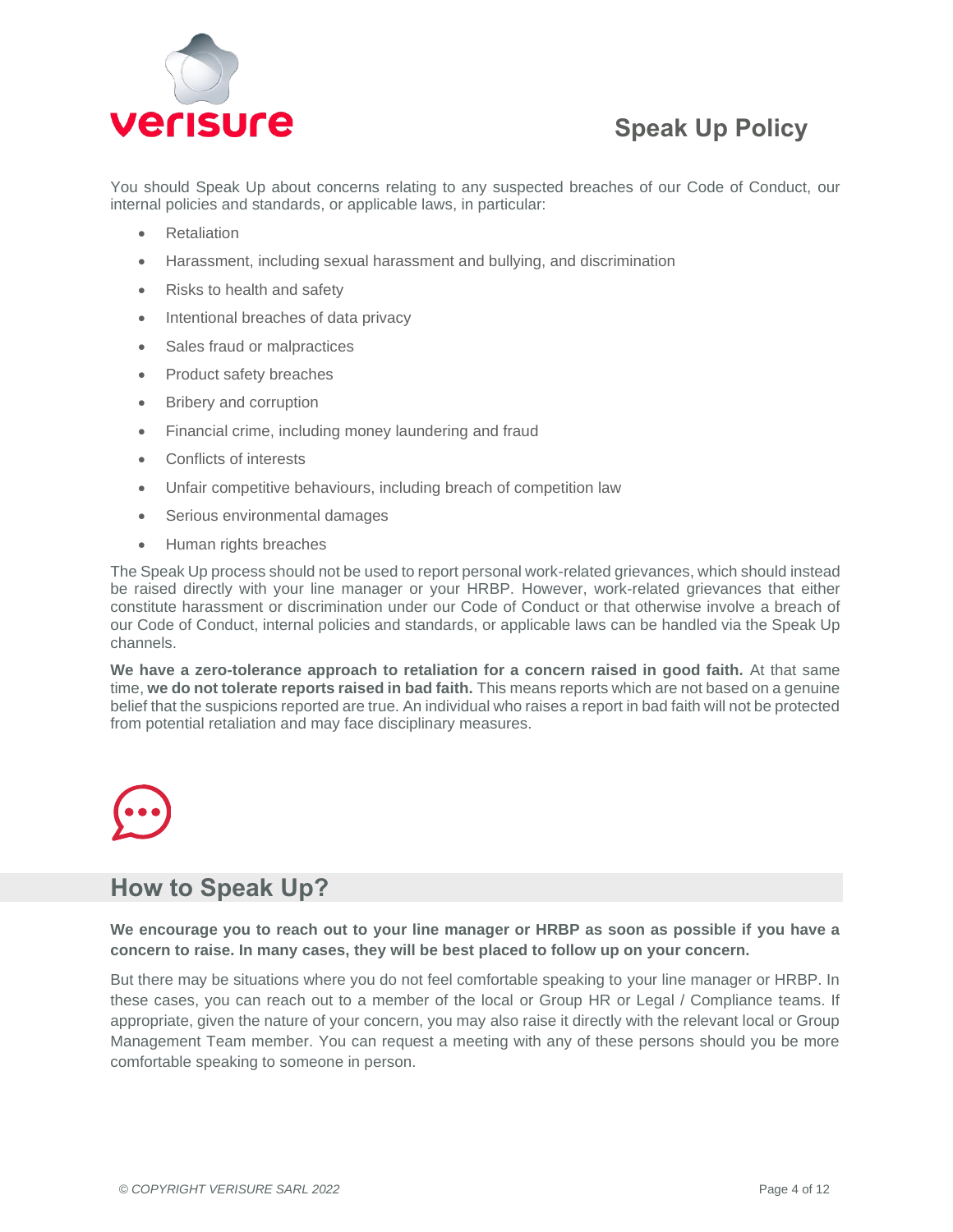

Additionally, you can use our Speak Up Platform to raise your concern in writing, including anonymously. Reports raised through our Speak Up Platform will be reviewed by members of the Group HR and Legal / Compliance teams and, if an investigation is opened, investigated by an appointed Case Manager. You will be given the opportunity to indicate if a member of Group HR or Legal / Compliance team is involved in the suspected wrongdoing to ensure the report is properly redirected. You will be referred to as "Reporter" when using our Speak Up Platform.

Regardless of how you Speak Up, if you raise your concern in writing, you will receive a confirmation of receipt within a maximum of seven days.

### **What is our Speak Up Platform?**

Our Speak Up Platform is a secure online reporting platform, which can be used to report concerns in writing, including anonymously. It is available 24/7, is hosted by an external service provider and uses data encryption.

By reporting your concern internally through any of these channels, you help us to address the suspected misconduct rapidly and take the necessary corrective measures. In this way, we truly can improve our Company together.

As the case may be, you can also raise your concern with your employee representative (i.e., trade union representative or employee representative within your company) (where applicable) or with the competent national authority.

To summarise, there are many ways for you to Speak Up, including:

- To your line manager
- To your HRBP
- To a member of local or Group HR or Legal / Compliance teams
- To the relevant member of local or Group Management team
- Using [https://verisurespeakup.com](https://verisurespeakup.com/) or [https://securitasdirectspeakup.com](https://securitasdirectspeakup.com/)
- To your employee representative, where applicable

### **Will I receive feedback when I report?**

We will update you regularly on the progress of the investigation. When the investigation is completed, we will provide high-level feedback on its outcome. We will not be able to give you the full details of the outcome and actions taken to maintain the confidentiality of the investigation and to protect the persons involved.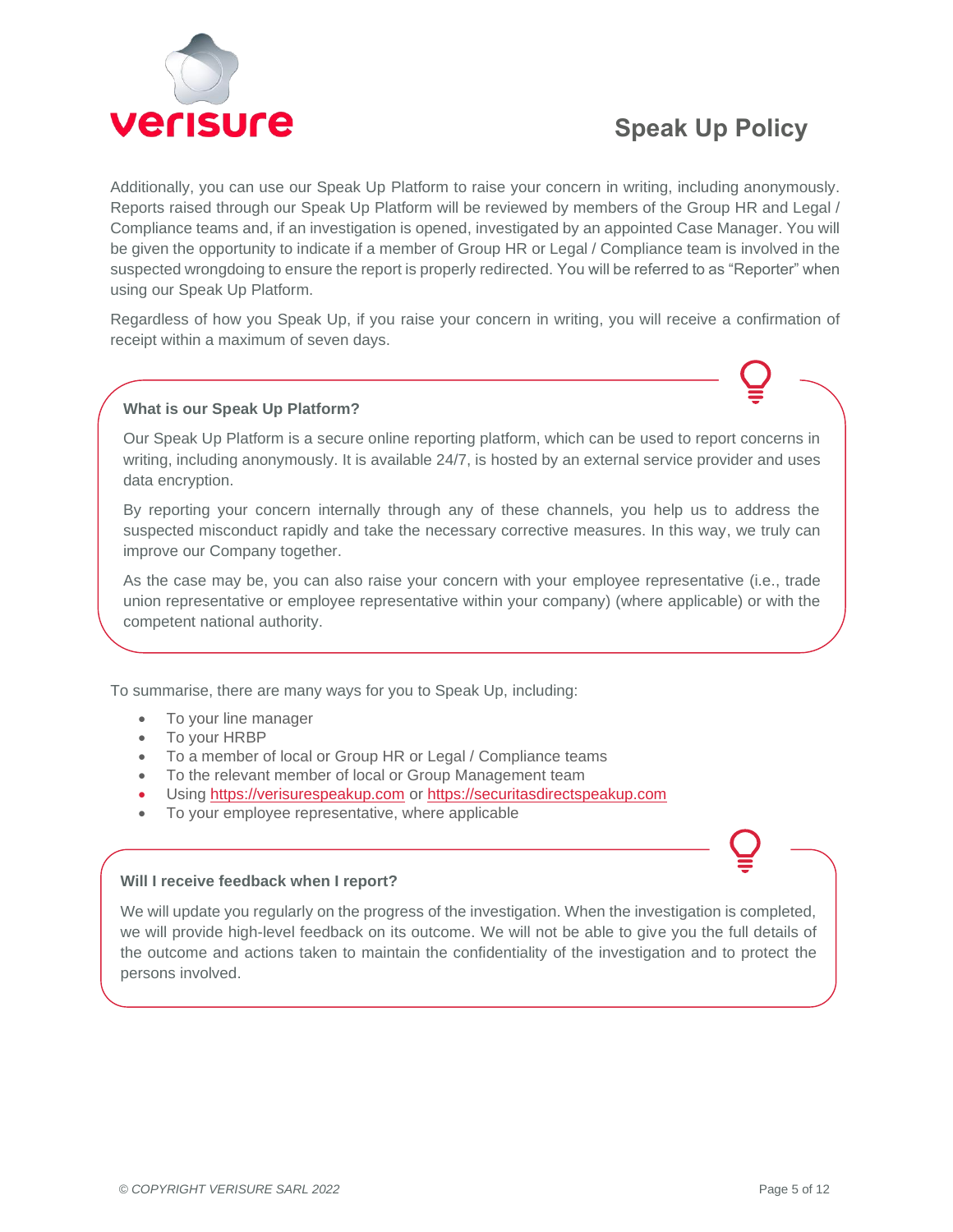



### **What information to include when Speaking Up?**

**The more information you can provide when raising a concern, the easier it will be for us to act on your Speak Up. This does not mean you should investigate on your own to find information, as doing so may harm you or other colleagues.**

We encourage you to provide your identity when reporting a concern. This may make it easier to act on your Speak Up. That said, should you wish to report a concern anonymously, you can use our Speak Up Platform to do so.

Your report should contain as much information as you can provide to allow the Case Manager to follow up on it. Useful information includes:

- Date, time and location,
- Person(s) involved, function and location,
- Relationship with the other person(s) involved,
- General nature of the concern.
- How you became aware of the suspected misconduct,
- Possible witnesses, and
- Other information to support the report.

If you need guidance on whether to raise a concern, before doing so, you should reach out to the relevant contact in your HR or Legal / Compliance team.

### **How do we protect you after Speaking Up?**

**We understand it takes courage to Speak Up and we value your help in bringing concerns of misconduct to our attention. This is why we do everything we can to ensure you are protected when you report a concern**:

- We strive to keep your identity confidential, sharing it only on a need-to-know basis
- You can report a concern anonymously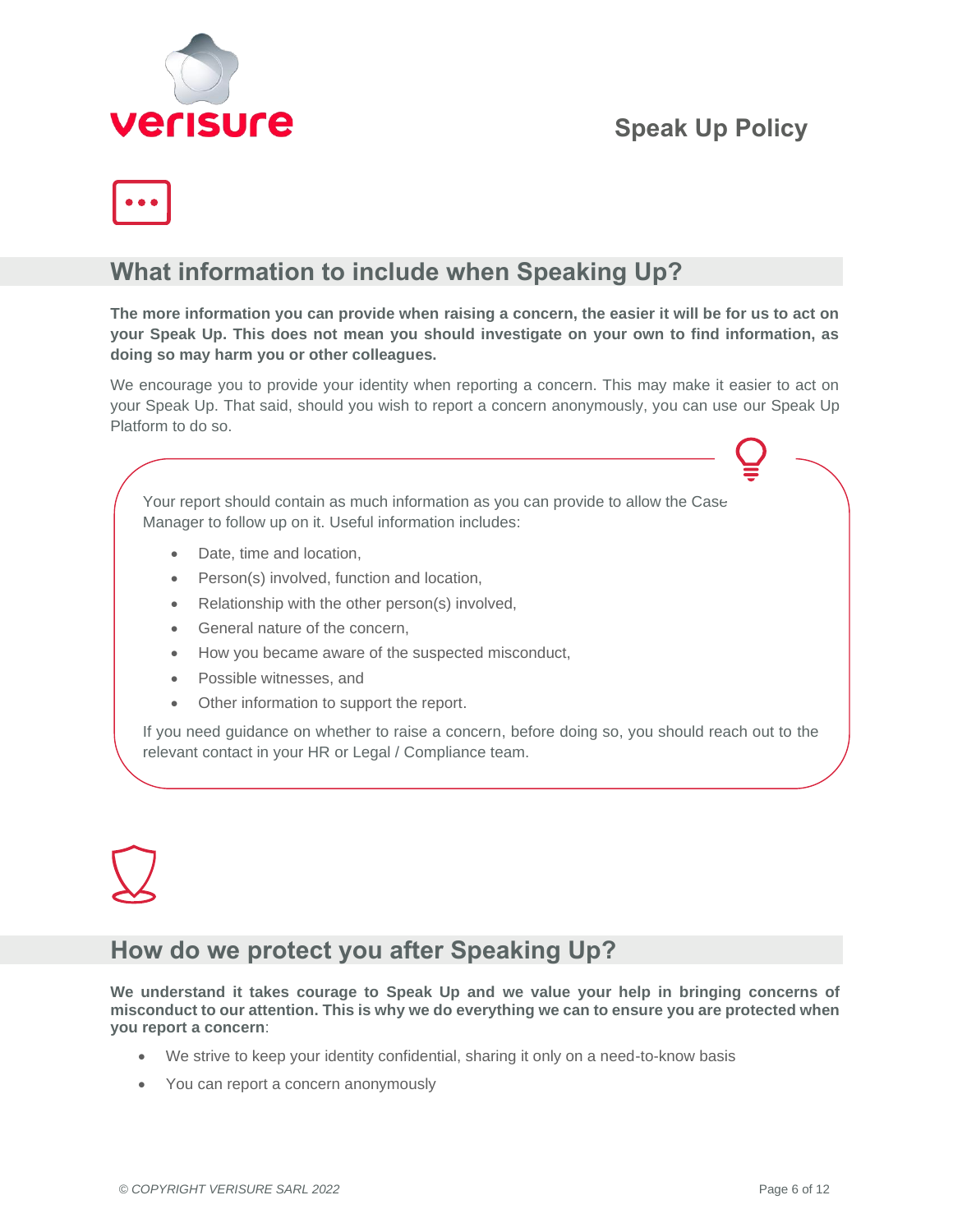

- We do not tolerate any form of retaliation against you
- We protect your personal data

# لن<mark>ے</mark><br>Confidentiality

We are committed to keeping your identity and any information which is likely to lead to your identification confidential. Information will only be shared on a "need-to-know" basis with those responsible for investigating or resolving the Speak Up.

During an investigation we may need to inform the person concerned by the Speak Up about the investigation. Your identity will not be disclosed to the person concerned, unless necessary. You will be informed beforehand if this is the case. Whenever possible, you will be given the opportunity to withdraw your concern if you are not at ease with this course of action.

There may also be situations when we are legally obliged to disclose information, for example if the report has led to an investigation by the authorities or criminal proceedings being opened.

You can support us in maintaining confidentiality by not discussing your concern with colleagues or anyone else.

### **Anonymous reporting**

While we encourage you to provide your identity when Speaking Up, we understand that you may feel more comfortable remaining anonymous. Our Speak Up Platform will give you access to an anonymous Speak Up inbox through which we can communicate with you. This platform also allows for supporting files you may provide to be cleaned of potentially identifiable metadata.

# **コ**ク<br>ス**口 Non-retaliation**

**We have zero-tolerance to retaliation for Speaking Up in good faith.** This includes retaliation against you when raising a concern and against related persons. We take allegations of retaliation very seriously and any person found to have engaged in any form of retaliation will face disciplinary measures, up to termination of their employment contract.

If you feel you are being retaliated against for having raised a concern in good faith, you have a responsibility to report it.

# **Personal data**

We protect the privacy of everyone involved and take all necessary measures to safeguard personal data from unauthorized access and processing. Any personal data collected through the Speak Up process will be used only for the purpose outlined in this Policy or as needed to ensure we comply with applicable laws. More details are set out in our privacy notice.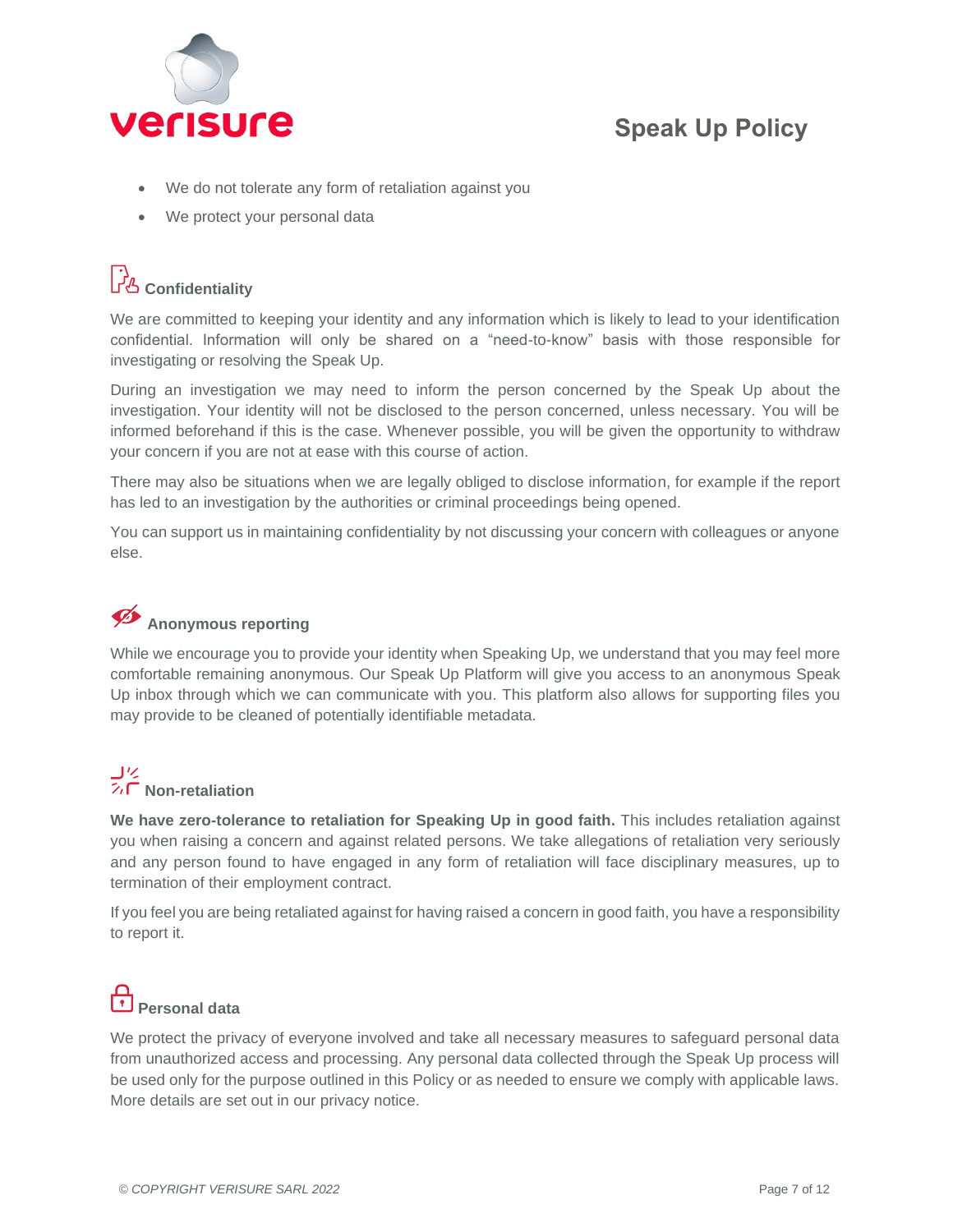



### **What will happen when a report is filed?**

**We take every Speak Up raised under this Policy seriously. When raised, we will assess the best way to handle it based on the information provided and may open an investigation.**

We are committed to handling each Speak Up raised under this Policy:

- Objectively and fairly
- Confidentially
- Respectfully of all parties involved
- As quickly and efficiently as the circumstances permit
- Without prejudice against the person concerned
- In accordance with applicable laws and principles

Details of the case are shared only on a need-to-know basis throughout and after the investigation.

In some cases, we may be required to share information by law. In these cases, where allowed, we will inform you before sharing data which relates to you.

We will keep you updated on the progress and provide you with a high-level feedback on the outcome.

### **Process:**

### **We receive your concern**

If you raise your concern in writing, we will send you a confirmation of receipt within a maximum of seven days.

# **Initial assessment**

The initial assessment will check whether your concern is in scope of the Speak Up Policy, if a more detailed analysis is required and if sufficient information has been provided to open an investigation.

For concerns raised through other channels than our Speak Up Platform, the person you have reached out to will contact you directly if any further information is required for the initial assessment. For concerns raised through our Speak Up Platform, you will be contacted through your Speak Up inbox if any further information is required.

#### $\bullet$ **Investigation**

If an investigation is required, a Case Manager will be appointed to lead it.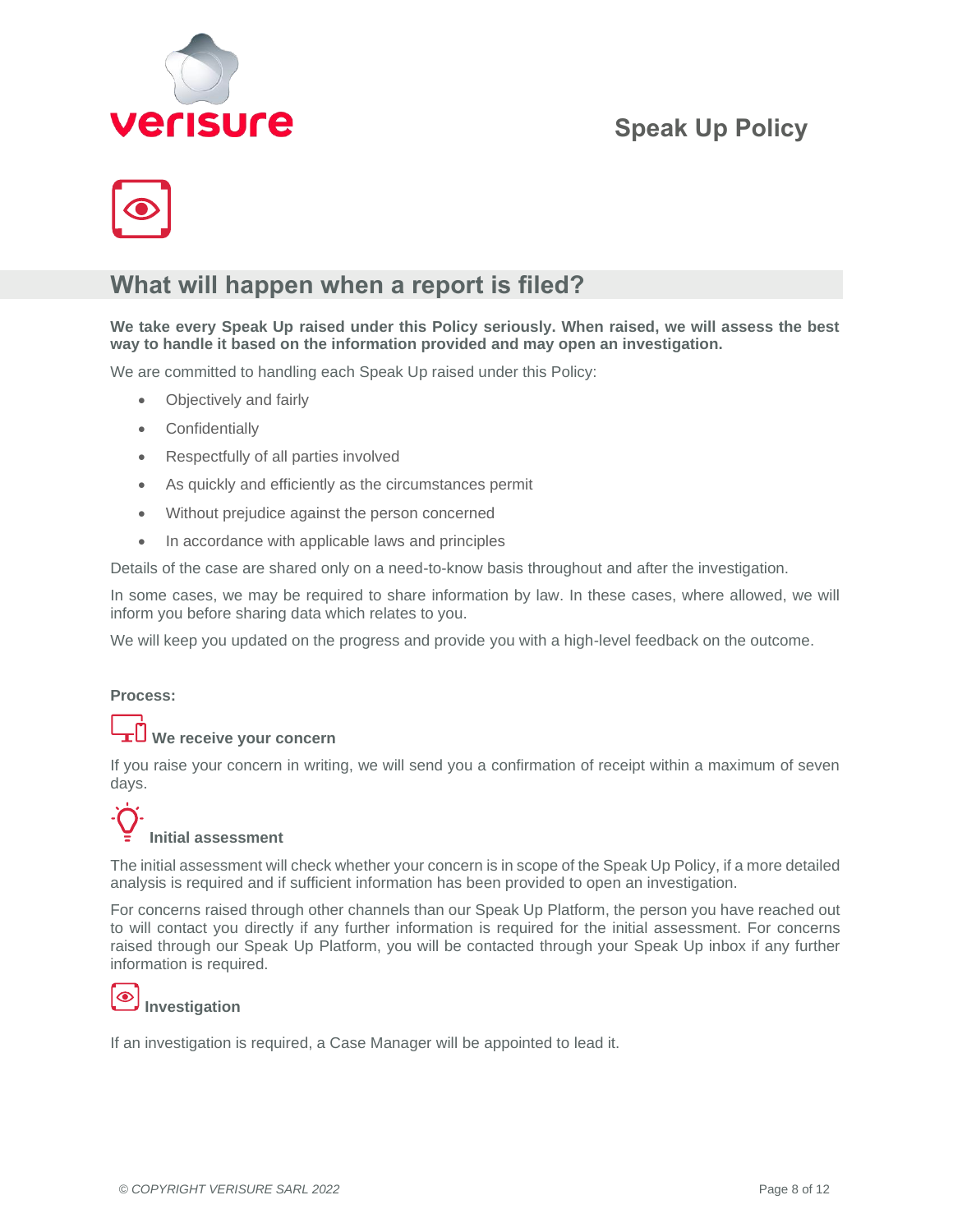

The Case Manager may be a member of local or Group HR or Legal / Compliance teams. The Case Manager may be supported in the investigation by external investigation experts or functional specialists from within the Company.

Anyone called on to support the investigation is held to strict confidentiality.



If the investigation confirms the misconduct, we will take the appropriate measures to put an end to the misconduct and take appropriate disciplinary measures, up to termination of employment contracts.

The Case Manager will contact you with high-level feedback when the investigation is completed and before closing the case.

Once the case is closed, the Case Manager may contact you again to ensure you are not facing any retaliation.

### **Remember**

Whenever our Speak Up Platform has been used, please check your Speak Up inbox regularly, in case we have sent you an update or further questions.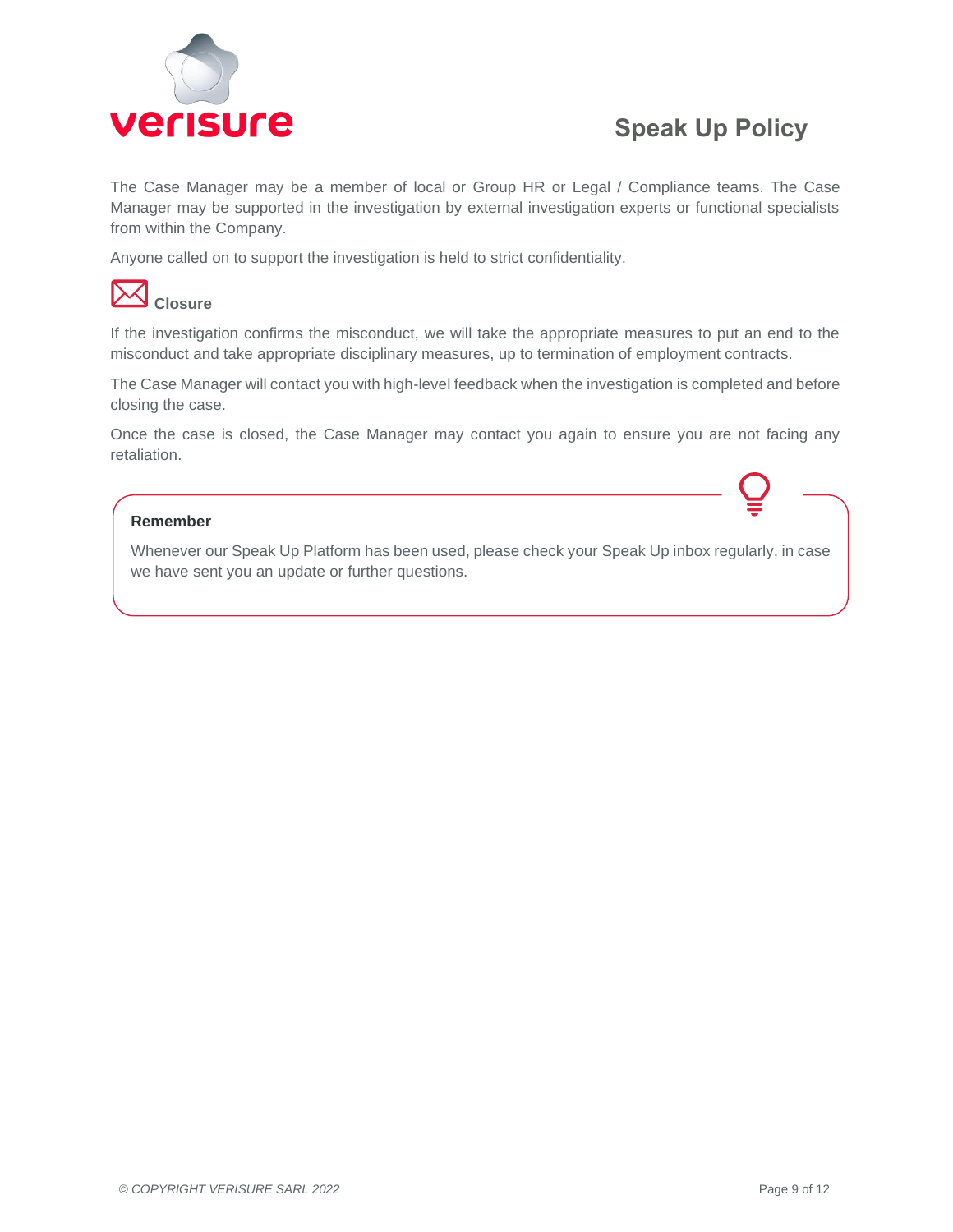



### **More Information**

### **Protection against retaliation**

**What is retaliation?**

コンニ

Retaliation is any direct or indirect act or omission which occurs in a workrelated context, is prompted by internal or external reporting or by public disclosure, and which causes or may cause unjustified harm to the person having raised concern under this Policy.

Acts and behaviours which may be signs of retaliation include:

- Harassment, intimidation, discrimination, disadvantageous or unfair treatment
- Dismissal of an employee or alteration of an employee's position or duties to his or her disadvantage
- Negative performance feedback that does not objectively reflect actual performance
- Withholding promotion or training opportunities, without a valid reason
- Other disciplinary action like transfer of duties, change of location, reduction in wages, change in working hours, to the employee's disadvantage
- Physical harm, or harm to the person's reputation, including in social media
- Blacklisting

Threats of retaliation and attempts at retaliation are a form of retaliation as well.

We do not tolerate any form of retaliation against:

- You when you Speak Up in good faith
- Any facilitator, i.e., anyone who assists you in reporting your concern
- Any witness, i.e., anyone who provides input to the investigation as part of the investigation process
- Any third person who is connected with you and who could suffer retaliation in a work-related context, such as colleagues or relatives
- Any Legal Entity that you own, work for, or is otherwise connected with a work-related context

**Who is protected against retaliation?**

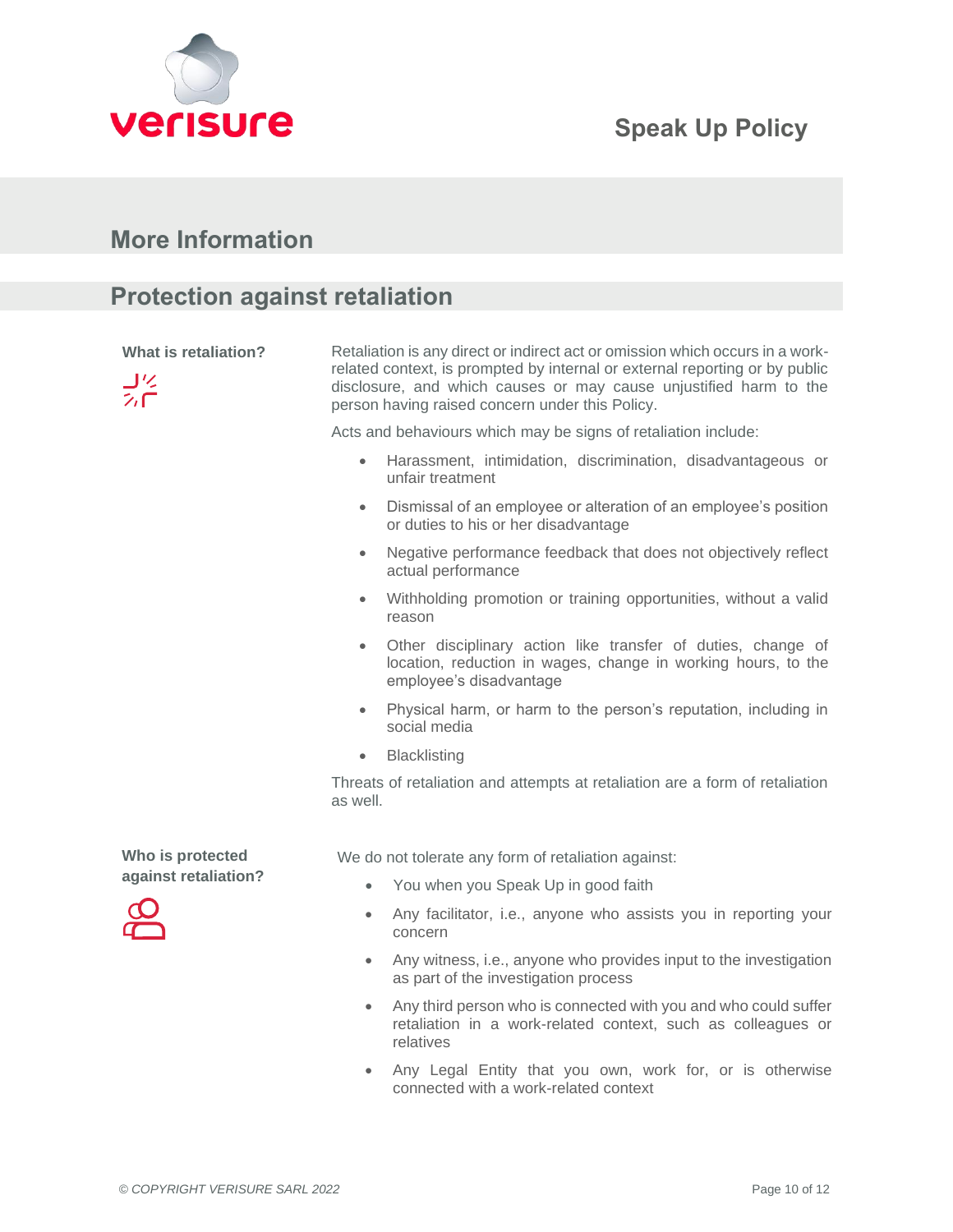

### **How to use our Speak Up Platform?**

| Submit a report<br>$\odot$ | You can submit a report in your native language and anonymously. The<br>option of anonymous reporting may not be available in certain countries<br>due to national restrictions, in which case you will be informed of these<br>restrictions. |
|----------------------------|-----------------------------------------------------------------------------------------------------------------------------------------------------------------------------------------------------------------------------------------------|
| Communicate<br>டூர்        | You may communicate with the appointed Case Manager using your<br>Speak Up inbox. We recommend that you check your Speak Up inbox<br>regularly.                                                                                               |

# **Who does what?**

| <b>Responsible Group</b>    | <b>Description</b>                                                                                                                                                          |  |
|-----------------------------|-----------------------------------------------------------------------------------------------------------------------------------------------------------------------------|--|
| <b>Everyone</b>             | Must comply with this Policy in terms of Speaking Up in case they have<br>concerns about a breach of our Code of Conduct, our policies or<br>standards, or applicable laws. |  |
| <b>Group Board</b>          | Oversees the development of a Speak Up culture across our<br>Company.                                                                                                       |  |
| <b>HR and Legal teams</b>   | Comply with this Policy in handling Speak Up cases and related<br>investigations.                                                                                           |  |
|                             | Provide advice on Speak Up and related investigations.                                                                                                                      |  |
| <b>Managers and Leaders</b> | Ensure that their teams understand and comply with this Policy and<br>related guidance documents.                                                                           |  |
|                             | Strive towards a work-environment where Speak Up takes place.                                                                                                               |  |
|                             | Support, cooperate and sometimes lead investigations and/or<br>disciplinary processes in compliance with this Policy.                                                       |  |

### **Questions and Support**

For further questions and support please contact any member of the Group HR or Legal / Compliance teams.